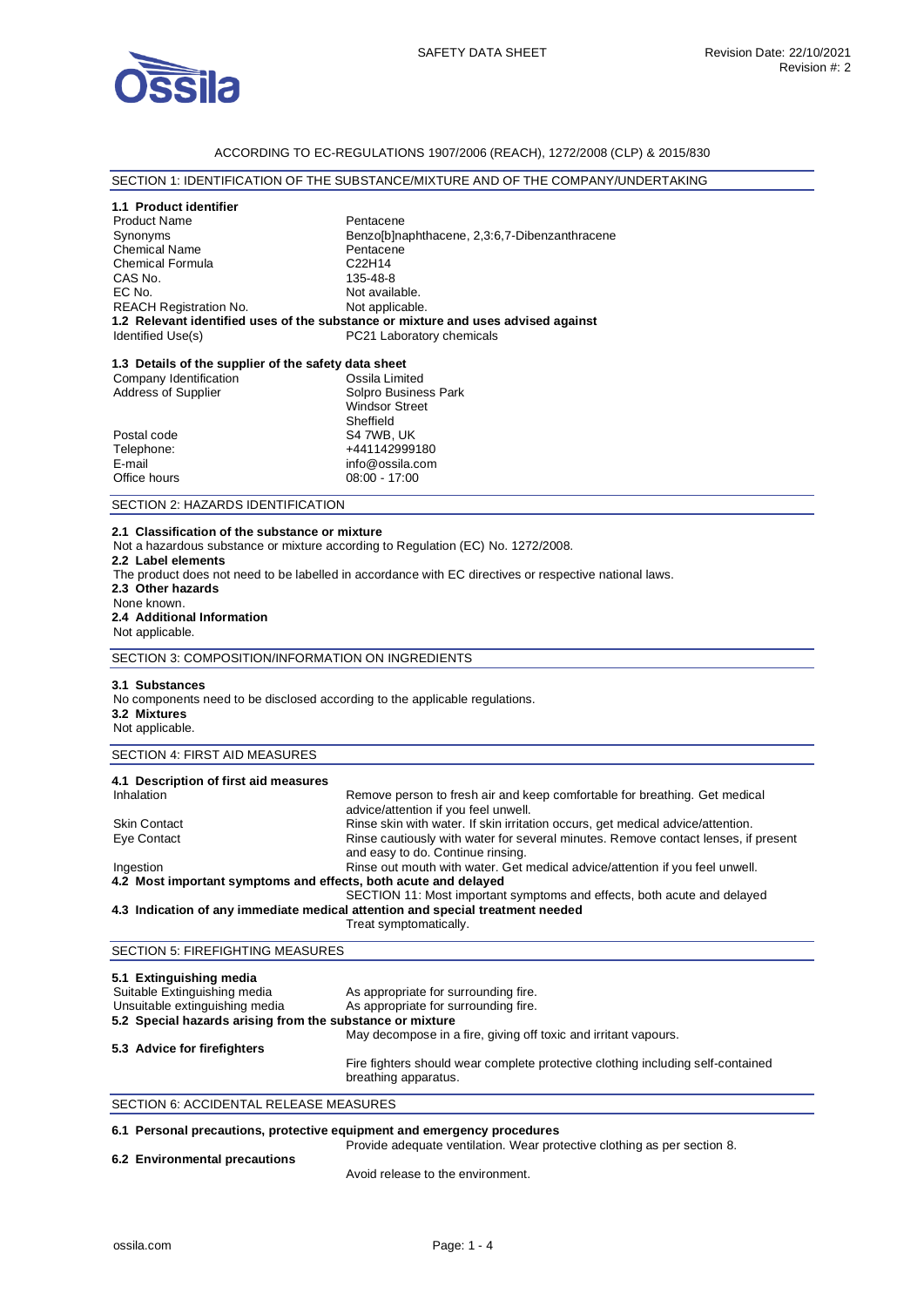

| 6.3 Methods and material for containment and cleaning up                        |                                                                                                                                                                     |
|---------------------------------------------------------------------------------|---------------------------------------------------------------------------------------------------------------------------------------------------------------------|
|                                                                                 | Sweep up spilled substance but avoid making dust. Use vacuum equipment for<br>collecting spilt materials, where practicable. Dispose of contents in accordance with |
|                                                                                 | local, state or national legislation.                                                                                                                               |
| 6.4 Reference to other sections                                                 |                                                                                                                                                                     |
|                                                                                 | See Also Section 8, 13.                                                                                                                                             |
| SECTION 7: HANDLING AND STORAGE                                                 |                                                                                                                                                                     |
| 7.1 Precautions for safe handling                                               |                                                                                                                                                                     |
|                                                                                 | Avoid breathing dust/aerosols. Use only in a well-ventilated area. Wear protective                                                                                  |
| 7.2 Conditions for safe storage, including any incompatibilities                | clothing as per section 8.                                                                                                                                          |
|                                                                                 | Store in a well-ventilated place. Keep container tightly closed.                                                                                                    |
| Storage temperature                                                             | Ambient.                                                                                                                                                            |
| Storage life                                                                    | Product is air and light sensitive. Handle and store under inert gas. Store in the dark.                                                                            |
| Incompatible materials                                                          | None known.                                                                                                                                                         |
| 7.3 Specific end use(s)                                                         | Not known. See Section: 1.2.                                                                                                                                        |
| SECTION 8: EXPOSURE CONTROLS/PERSONAL PROTECTION                                |                                                                                                                                                                     |
| 8.1 Control parameters                                                          |                                                                                                                                                                     |
| 8.1.1 Occupational Exposure Limits                                              |                                                                                                                                                                     |
|                                                                                 | No Occupational Exposure Limit assigned.                                                                                                                            |
| 8.2 Exposure controls                                                           |                                                                                                                                                                     |
| 8.2.1. Appropriate engineering controls<br>8.2.2. Personal protection equipment | Ensure adequate ventilation. A washing facility/water for eye and skin cleaning<br>purposes should be present.                                                      |
| Eye Protection                                                                  | Wear eye protection with side protection (EN166).                                                                                                                   |
|                                                                                 |                                                                                                                                                                     |
|                                                                                 |                                                                                                                                                                     |
|                                                                                 |                                                                                                                                                                     |
| Skin protection                                                                 | Wear protective clothing and gloves: Impervious gloves (EN 374).                                                                                                    |
|                                                                                 |                                                                                                                                                                     |
|                                                                                 |                                                                                                                                                                     |
|                                                                                 |                                                                                                                                                                     |
| Respiratory protection                                                          | Normally no personal respiratory protection is necessary.                                                                                                           |
|                                                                                 |                                                                                                                                                                     |
|                                                                                 |                                                                                                                                                                     |
|                                                                                 |                                                                                                                                                                     |
|                                                                                 |                                                                                                                                                                     |
| Thermal hazards                                                                 | None known.                                                                                                                                                         |
|                                                                                 |                                                                                                                                                                     |
|                                                                                 |                                                                                                                                                                     |
|                                                                                 |                                                                                                                                                                     |
| 8.2.3. Environmental Exposure Controls Avoid release to the environment.        |                                                                                                                                                                     |
| CECTION A. DUVOICAL AND CUEMICAL DROBERTIES                                     |                                                                                                                                                                     |

SECTION 9: PHYSICAL AND CHEMICAL PROPERTIES

| 9.1 Information on basic physical and chemical properties |                                |
|-----------------------------------------------------------|--------------------------------|
| Appearance                                                | Solid: Powder/Crystals         |
|                                                           | Colour: Purple-Black           |
| Odour                                                     | Not known.                     |
| Odour threshold                                           | Not known.                     |
| рH                                                        | Not known.                     |
| Melting point/freezing point                              | 372-374 °C (subl.)             |
| Initial boiling point and boiling range                   | Not known.                     |
| <b>Flash Point</b>                                        | Not known.                     |
| Evaporation rate                                          | Not known.                     |
| Flammability (solid, gas)                                 | Not known.                     |
| Upper/lower flammability or explosive                     | Not known.                     |
| limits                                                    |                                |
| Vapour pressure                                           | Not known.                     |
| Vapour density                                            | Not known.                     |
| Density (g/ml)                                            | Not known.                     |
| Relative density                                          | Not known.                     |
| Solubility(ies)                                           | Solubility (Water): Not known. |
|                                                           | Solubility (Other): Not known. |
| Partition coefficient: n-octanol/water                    | Not known.                     |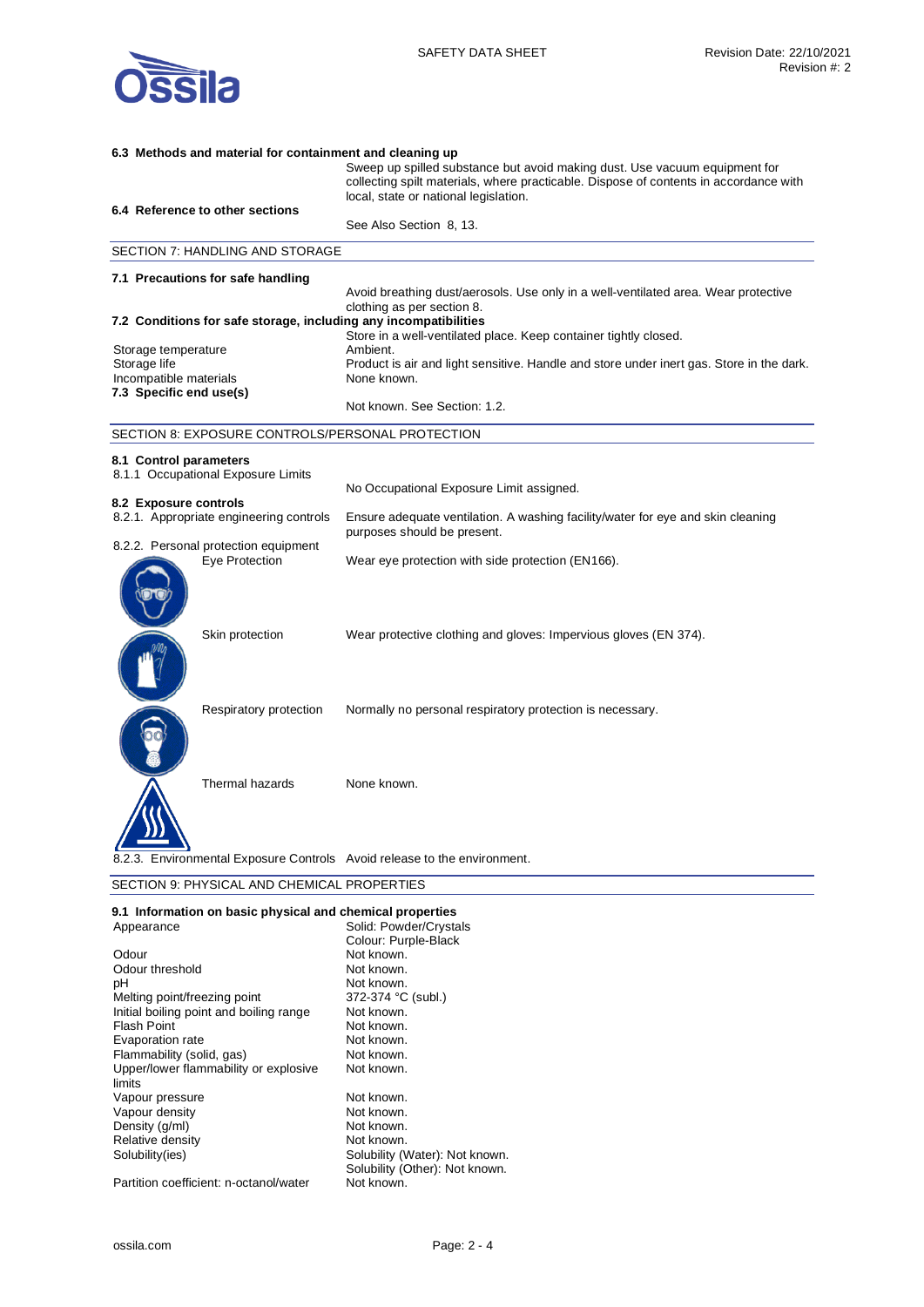

| Auto-ignition temperature                                                     | Not known.                                                                           |
|-------------------------------------------------------------------------------|--------------------------------------------------------------------------------------|
| Decomposition Temperature (°C)                                                | Not known.                                                                           |
| Viscosity                                                                     | Not known.                                                                           |
| <b>Explosive properties</b>                                                   | Not known.                                                                           |
| Oxidising properties                                                          | Not known.                                                                           |
| 9.2 Other information                                                         |                                                                                      |
|                                                                               | None.                                                                                |
| SECTION 10: STABILITY AND REACTIVITY                                          |                                                                                      |
|                                                                               |                                                                                      |
| 10.1 Reactivity                                                               |                                                                                      |
| 10.2 Chemical Stability                                                       | None anticipated.                                                                    |
|                                                                               | Stable under normal conditions.                                                      |
| 10.3 Possibility of hazardous reactions                                       |                                                                                      |
|                                                                               | Not known.                                                                           |
| 10.4 Conditions to avoid                                                      |                                                                                      |
|                                                                               | Not known.                                                                           |
| 10.5 Incompatible materials                                                   |                                                                                      |
|                                                                               | Not known.                                                                           |
| 10.6 Hazardous decomposition products                                         |                                                                                      |
|                                                                               | No hazardous decomposition products known.                                           |
| SECTION 11: TOXICOLOGICAL INFORMATION                                         |                                                                                      |
| 11.1 Information on toxicological effects                                     |                                                                                      |
| Acute toxicity - Ingestion                                                    | Not classified.                                                                      |
| Acute toxicity - Skin Contact                                                 | Not classified.                                                                      |
| Acute toxicity - Inhalation                                                   | Not classified.                                                                      |
| Skin corrosion/irritation                                                     | Not classified.                                                                      |
| Serious eye damage/irritation                                                 | Not classified.                                                                      |
| Skin sensitization data                                                       | Not classified.                                                                      |
| Respiratory sensitization data                                                | Not classified.                                                                      |
| Germ cell mutagenicity                                                        | Not classified.                                                                      |
| Carcinogenicity                                                               | Not classified.                                                                      |
| Reproductive toxicity                                                         | Not classified.                                                                      |
| Lactation                                                                     | Not classified.<br>Not classified.                                                   |
| STOT - single exposure<br>STOT - repeated exposure                            | Not classified.                                                                      |
| Aspiration hazard                                                             | Not classified.                                                                      |
| 11.2 Other information                                                        |                                                                                      |
|                                                                               | Not known.                                                                           |
| SECTION 12: ECOLOGICAL INFORMATION                                            |                                                                                      |
|                                                                               |                                                                                      |
| 12.1 Toxicity                                                                 |                                                                                      |
| Toxicity - Aquatic invertebrates                                              | Not known.                                                                           |
| Toxicity - Fish                                                               | Not known.                                                                           |
| Toxicity - Algae                                                              | Not known.                                                                           |
| Toxicity - Sediment Compartment                                               | Not classified.                                                                      |
| <b>Toxicity - Terrestrial Compartment</b><br>12.2 Persistence and Degradation | Not classified.                                                                      |
|                                                                               | Not known.                                                                           |
| 12.3 Bioaccumulative potential                                                |                                                                                      |
|                                                                               | Not known.                                                                           |
| 12.4 Mobility in soil                                                         |                                                                                      |
|                                                                               | Not known.                                                                           |
| 12.5 Results of PBT and vPvB assessment                                       |                                                                                      |
|                                                                               | Not known.                                                                           |
| 12.6 Other adverse effects                                                    |                                                                                      |
|                                                                               | Not known.                                                                           |
| SECTION 13: DISPOSAL CONSIDERATIONS                                           |                                                                                      |
| 13.1 Waste treatment methods                                                  |                                                                                      |
|                                                                               | Dispose of contents in accordance with local, state or national legislation. Recycle |
|                                                                               | only completely emptied packaging. Normal disposal is via incineration operated by   |
|                                                                               | an accredited disposal contractor. Send to a licensed recycler, reclaimer or         |

**13.2 Additional Information** 

Disposal should be in accordance with local, state or national legislation.

incinerator.